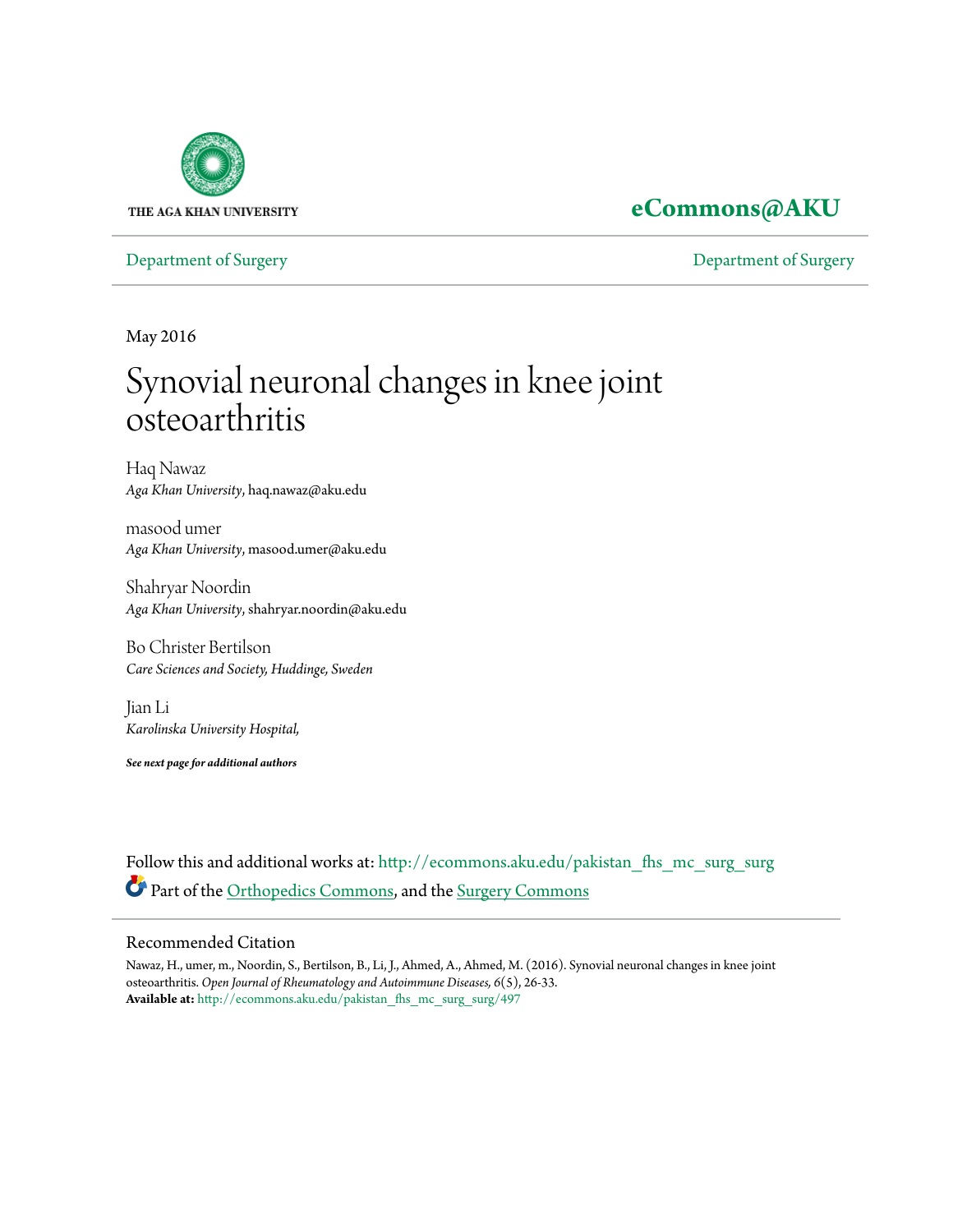#### **Authors**

Haq Nawaz, masood umer, Shahryar Noordin, Bo Christer Bertilson, Jian Li, Aisha Siddiqah Ahmed, and Mahmood Ahmed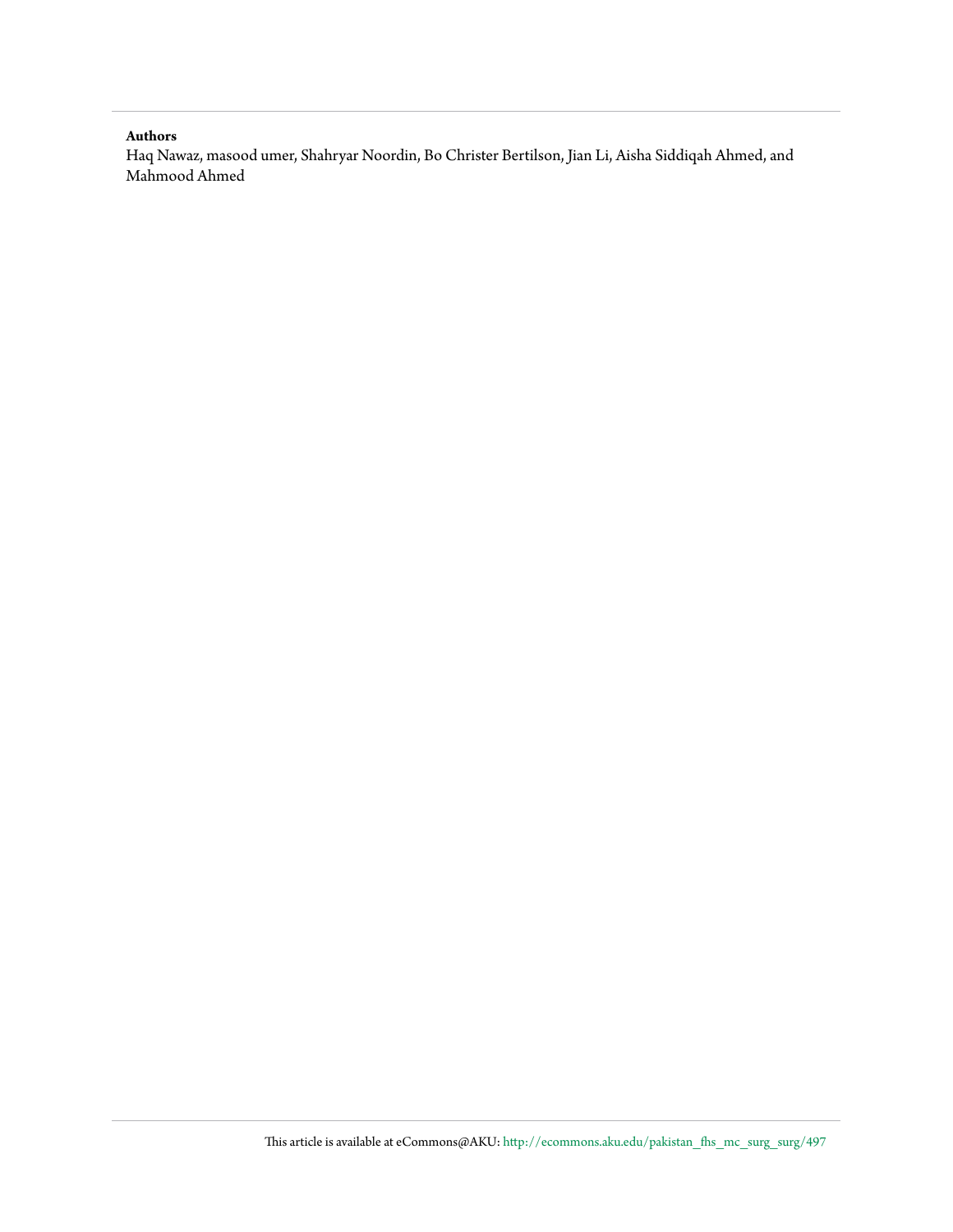

# **Synovial Neuronal Changes in Knee Joint Osteoarthritis**

# **Haq Nawaz1, Masood Umer1, Shahryar Noordin1, Bo Christer Bertilson2, Jian Li3, Aisha Siddiqah Ahmed4, Mahmood Ahmed2**

<sup>1</sup>Department of Surgery, Aga Khan University, Karachi, Pakistan<br><sup>2</sup>Karolinska Institute, Department of Nourobiology, Caro Science

 $k^2$ Karolinska Institute, Department of Neurobiology, Care Sciences and Society, Huddinge, Sweden  $3$ Karolinska Institute, Department of Molecular Medicine and Surgery, Karolinska University Hospital, Stockholm, Sweden

 $^4$ Karolinska Institute, Department of Clinical Neurosciences, Stockholm, Sweden Email: aisha.ahmed@ki.se

Received 7 March 2016; accepted 24 May 2016; published 27 May 2016

Copyright © 2016 by authors and Scientific Research Publishing Inc. This work is licensed under the Creative Commons Attribution International License (CC BY). <http://creativecommons.org/licenses/by/4.0/>

<u>(ര) 0 </u> **Open Access** 

# **Abstract**

**Purpose: The purpose is to study whether pain and inflammation in knee joint osteoarthritis (OA) are associated with local synovial neuronal changes. Methods: Synovial biopsies were harvested from the medial and lateral knee compartments from OA patients undergoing total joint replacement surgery. All patients had predominant pain at the medial joint compartment. Pain and knee joint function were evaluated by knee society score (KSS). Synovial inflammation was analyzed by histopathological analysis and expression of growth associated protein-43 (GAP-43), sensory (SP, CGRP) and autonomic (NPY, VIP, TH) neuropeptides was studied by single and double immunohistochemistry techniques. Results: We observed reduced KSS and increased inflammatory score in synovial membrane of medial knee compartment. A significant increase in GAP-43 [P = 0.001], SP [P = 0.05], CGRP [P = 0.05] and TH [P = 0.05] expression was observed and SP, CGRP and NPY were found to be co-existed predominantly with GAP-43 in synovial membrane collected from medial compared to the lateral knee compartment. Conclusions: Regenerating nerve fibers containing sensory and autonomic neuropeptides are associated with pain and inflammation in knee joint OA.**

# **Keywords**

**Osteoarthritis, Knee Joint, Pain, Inflammation, Neuropeptides**

# **1. Introduction**

Osteoarthritis (OA) is the most prevalent painful joint disease leading to functional disability. Pain is the initial

**How to cite this paper:** Nawaz, H., Umer, M., Noordin, S., Bertilson, B.C., Li, J., Ahmed, A.S. and Ahmed, M. (2016) Synovial Neuronal Changes in Knee Joint Osteoarthritis. *Open Journal of Rheumatology and Autoimmune Diseases*, **6**, 26-33. <http://dx.doi.org/10.4236/ojra.2016.62005>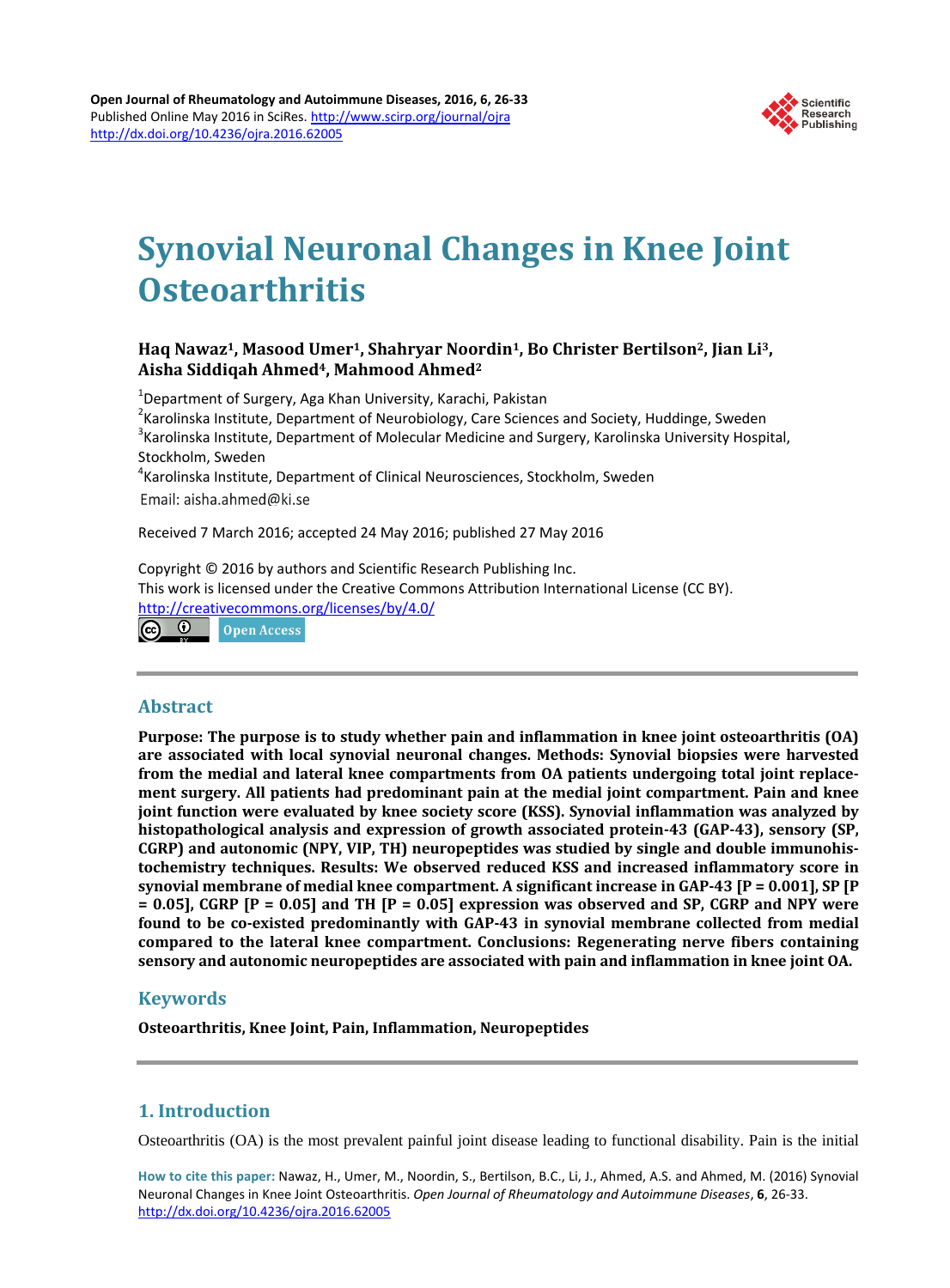symptom followed by various degrees of changes in the cartilage and bone [\[1\].](#page-8-0) Patients with OA experience pain both in motion and at rest. Most widely used drugs, nonsteroidal anti-inflammatory drugs (NSAIDs), provide incomplete or temporary pain relief and in many cases are not effective [\[2\]](#page-8-1) probably due to presence of multiple pain sources.

Role of synovial inflammation in development of joint pain and disease progression is implicated mainly by the release of various pro-inflammatory mediators [\[3\]](#page-8-2) [\[4\].](#page-8-3) Free nerve endings are identified in the rat and human synovial membrane [\[5\]](#page-8-4) [\[6\]](#page-8-5) and probably play an important role in joint pain mediation. Increased expression of neuropeptides such as substance P (SP) and calcitonin gene-related peptide (CGRP) has been reported with increased synovial inflammation [\[6\].](#page-8-5) Increased SP expression was observed in the subchondral bone in knee and hip joints with OA [\[7\]](#page-8-6) [\[8\].](#page-8-7) Moreover, up regulation of SP and CGRP was demonstrated in hip joint capsule and soft tissues in patients with painful OA [\[9\].](#page-8-8) Peripheral release of SP from nerve terminals has sensitizing effect on surrounding nociceptive afferents and stimulates immune cells to release pro-inflammatory cytokines. Interestingly, SP has been suggested to induce synthesis of inflammatory cytokines in neuroglial and lymphoid cells causing increase in pain sensitivity [\[10\].](#page-8-9) Further, a link between autonomic neuropeptides NPY, VIP and TH with the degree of synovial inflammation in rheumatoid arthritis (RA) and OA has been reported [\[11\]](#page-9-0) [\[12\].](#page-9-1) Sprouting of sensory and autonomic nerve fibers has been suggested to occur in painful arthritic joint in experimental arthritis [\[13\].](#page-9-2)

The present study was designed to examine the occurrence and distribution of growth associated protein 43 (GAP-43), a marker of regenerating nerve fibers in relation to pain and inflammation in knee OA, further, to observe sensory and autonomic neuropeptides expression in regenerated nerve fibres in synovial biopsies obtained from knee joint OA patients.

#### **2. Material and Methods**

#### **2.1. Patients**

A total of 13 patients with knee joint OA, 5 female and 8 male, mean age 68 years (57 - 78 years) undergoing total knee joint replacement surgery were included in the study. All patients were selected according to ACR criteria and were recruited during a period of one year at orthopedic outpatient clinic, Agha Khan University Hospital, Karachi, Pakistan. Patients were selected after more than 3 months anti-inflammatory treatments and physiotherapy without significant effect on knee joint pain. All patients had severe spontaneous pain and tenderness on the medial side of the knee joint with reduced walking ability. In all patients, OA was confirmed by weight bearing X-ray. Study was approved by local ethical research committee and informed consent was obtained from all individual participants included in the study. Patients with chronic pain syndromes and inflammatory rheumatic diseases were excluded from study.

#### **2.2. Pain Measurement**

Preoperatively, all patients were evaluated for pain, range of motion, stability and function of knee joint by us-ing a knee society score (KSS) of the Hospital for Special Surgery [\[14\].](#page-9-3) The KSS reflects an objective measurement such as patient-reported pain severity (50 points), stability (25 points) and range of motion (25 points). Thus, 100 points will be obtained by a well-aligned knee with no pain, 125 of motion, and negligible antero-posterior and medio-lateral instability. Patient function considers walking distance (50 points) and stair climbing (50 points) with deductions for walking aids. The maximum function score 100 is obtained by a patient who can walk an unlimited distance and go up and down stairs normally [\[14\].](#page-9-3)

#### **2.3. Histopathological Assessment**

Synovial samples  $(6 - 8 \text{ mm}^2)$  were obtained from medial and lateral compartments of OA knee during surgery. Tissues were immediately fixed in Zamboni's solution consisting of 4% paraformaldehyde in 0.2 mol/l Sörensen phosphate buffer, pH 7.3, containing 0.2% picric acid. Sections were cut using a Leitz® 1720 cryostat (Ernst Leitz, Germany) to 7 or 14  $\mu$ m thickness and mounted on SuperFrost/Plus slides.

Two sections of each tissue at different depths (approximately 100 µm apart) were taken and stained with haematoxylin and eosin for histological assessment. For semi-quantitative analysis, from each section 6 microscopic fields were taken. Thus, in all specimens a total of 12 microscopic fields were analyzed. Histologic find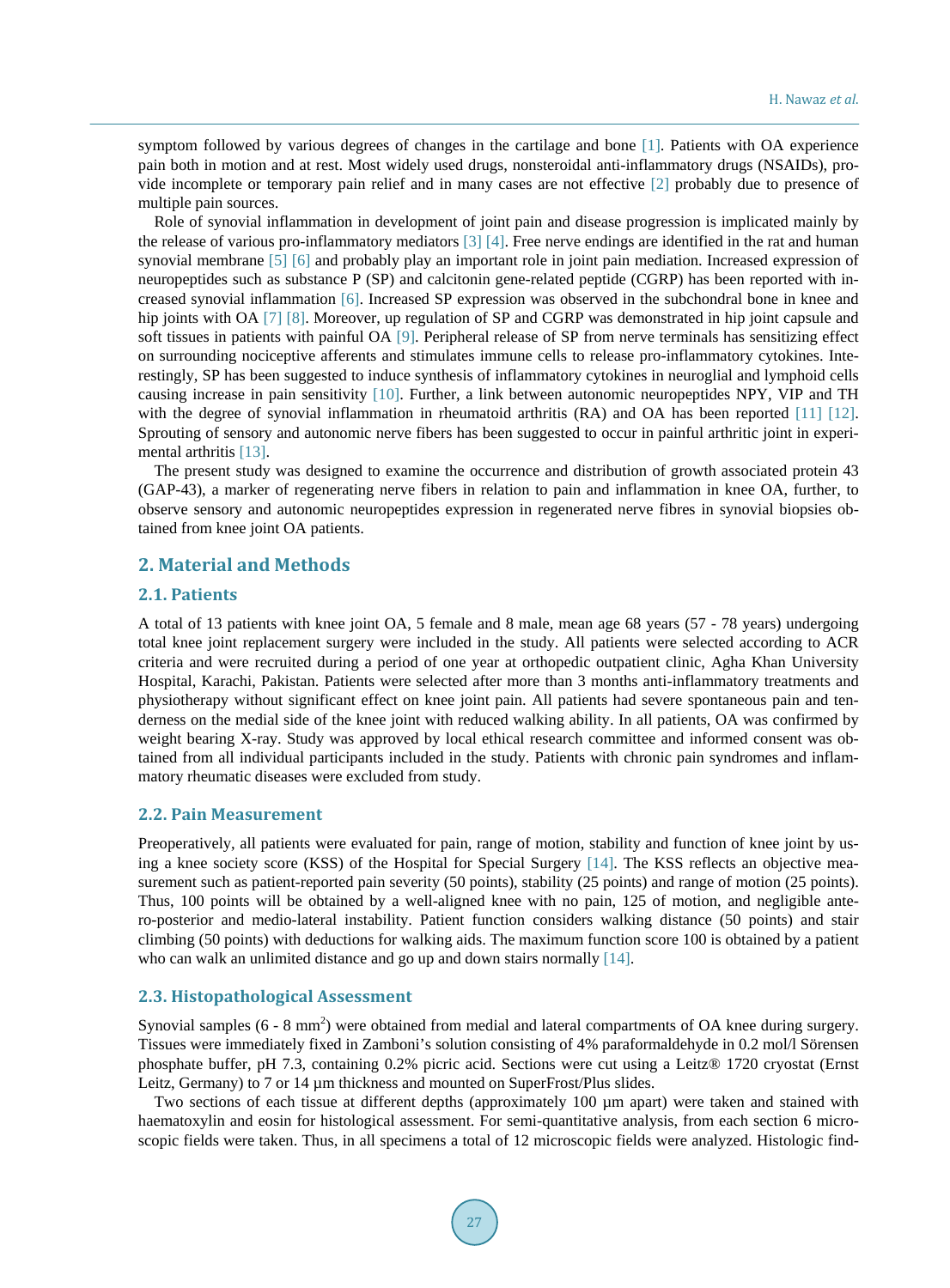ings were evaluated using a 10 point scoring system as described previously [\[6\].](#page-8-5) Briefly, synovial hyperplasia was graded on a scale of 0 to 1, vascular changes on a scale of 0 to 2, villous hyperplasia on a scale of 0 to 3 and cellular infiltration was scored on 0 to 4 scales (**[Table 1](#page-4-0)**).

#### **2.4. Immunohistochemical Assessment**

For SP, CGRP, NPY, VIP, TH and GAP-43 expression, 14  $\mu$ m sections were incubated overnight with antiserum to SP, (1:10000), CGRP (1:10000), NPY (1:5000) or VIP (1:5000, BACHEM Peninsula Laboratories; UK), TH (1:2000) and GAP-43 (1:2000, Chemicon International Inc., California). Sections were rinsed in PBS and incubated with biotinylated secondary goat anti-rabbit or horse anti-mouse antibodies both 1:250 (Vector Laboratories, Burlingame, California). Finally, Cy3-(1:5000) or Cy2-conjugated avidin (1:2000, Amersham Life Science Inc., USA) was used for visualization of immunoreactions. To demonstrate specificity of staining, primary antiserum were either omitted or pre-incubated with specific blocking peptides.

For double staining, after completing the staining step for GAP-43 using fluorochrome Cy2-conjugated avidin, sections were incubated with avidin followed by biotin-blocking solution. Sections were then incubated with antibody to SP, CGRP, NPY, VIP and TH before using biotinylated secondary horse anti-mouse antibodies (1:250, Vector Laboratories, California). Finally Cy3-conjugated avidin (1:2000, Amersham Life Science Inc., USA) was used for visualization of immunoreaction.

For semi-quantitative analysis, 2 sections from lateral and medial synovial compartment were stained and images of 6 microscopic fields from each tissue section were captured by a video camera system (DEI-750, Optronics) attached to microscope (Eclipse E800, Yokohama, Japan) and stored in computer. The immunoreactivity was measured as area (in mm<sup>2</sup>), using Easy Analysis software (Bergström Instruments, Sweden), as previously described [\[15\].](#page-9-4) A standard lower and upper threshold of fluorescence intensity was consistently applied for positively stained nerve fibers. The results were expressed as nerve fiber area (in mm<sup>2</sup>) in relation to the total area of each microscopic field.

#### **2.5. Statistical Analysis**

The Mann-Whitney U test was applied to analyse difference in histopathological score. Unpaired Student t-test was applied to verify between groups changes for immunohistochemistry analysis. Significance was set at  $P \leq$ 0.05.

<span id="page-4-0"></span>

| <b>Table 1. Ten-point scoring system to evaluate synovitis of osteoarthritic knee.</b> |              |  |
|----------------------------------------------------------------------------------------|--------------|--|
| Synovial lining cell hyperplasia                                                       |              |  |
| 1 - 2 layers of cells                                                                  | $\mathbf{0}$ |  |
| More than 3 layers                                                                     |              |  |
| Vascular changes                                                                       |              |  |
| None                                                                                   | $\Omega$     |  |
| Edema and vascular congestion                                                          |              |  |
| Vascular proliferation                                                                 | 2            |  |
| Villous hyperplasia                                                                    |              |  |
| Smooth surface                                                                         | $\mathbf{0}$ |  |
| Irregular                                                                              |              |  |
| Partially fingerlike hyperplasia                                                       | 2            |  |
| Diffuse fingerlike hyperplasia                                                         | 3            |  |
| Cellular infiltration                                                                  |              |  |
| None                                                                                   | $\Omega$     |  |
| Scattered cells                                                                        |              |  |
| Moderate; cell cluster                                                                 | 2            |  |
| Perivascular cell aggregation                                                          | 3            |  |
| Marked cellular infiltration with lymphoid follicle                                    | 4            |  |
| Total score                                                                            | 10           |  |

**Table 1.** Ten-point scoring system to evaluate synovitis of osteoarthritic knee.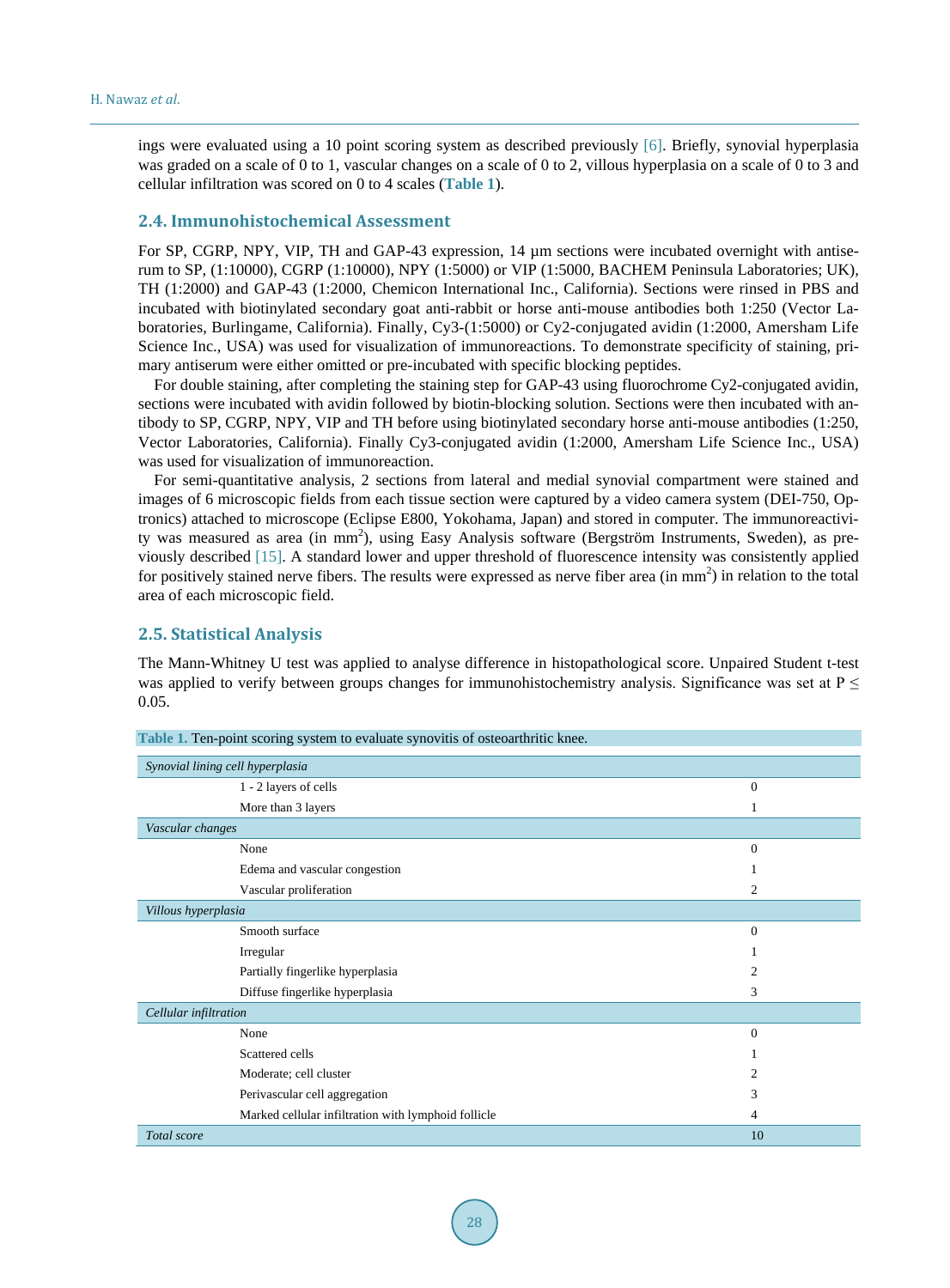# **3. Results**

#### **3.1. Clinical Evaluation**

In all patients, KSS was considerably reduced with mean score observed as 15.4 for pain, 14.6 for motion and 15 points for knee stability. Knee function score was recorded as 22.3 for walking to 27.7 for stairs (**[Table 2](#page-5-0)**).

#### **3.2. Histopathological Assessment**

Severe inflammatory changes were observed in the medial side of the knee compared to the lateral. Overall, a significant  $[P = 0.004]$  61% increase was observed in total histopathological score at the medial synovial side compared to the lateral side. A 45% increase in synovial hyperplasia score and in vascular changes and 35% increase in villous hyperplasia and cellular infiltration was observed in the medial synovial side compared to the lateral side (**[Figure](#page-5-1) 1(a)**, **[Figure](#page-5-1) 1(b)**; **[Table 3](#page-5-2)**).

#### **3.3. Immunohistochemical Assessment**

Our immunohistochemical analysis revealed GAP-43, SP, CGRP, NPY, VIP and TH in the synovia obtained from all OA knee joint.

In the medial compartment a significant  $[P = 0.001]$  67% increase in GAP-43 expression was observed compared to lateral compartment. Nerve fibres immunoreactive to SP and CGRP were consistently found in

<span id="page-5-0"></span>**Table 2.** Pre-operative clinical evaluation of OA patients by Knee Society Score (KSS). KSS scores based on clinical examination of knee joint and specific questionnaire regarding pain and functional capacity of knee. Data are presented as median with interquartile ranges with  $n = 13$ .

| Clinical assessment | Knee Society Score (KSS) | Maximum score |
|---------------------|--------------------------|---------------|
| Knee                |                          |               |
| Pain                | $15.4(10-30)$            | 50            |
| Range of motion     | $14.6(10-25)$            | 25            |
| Stability           | $15.0(10-20)$            | 25            |
| Function            |                          |               |
| Walking             | $22.3(20-25)$            | 50            |
| <b>Stairs</b>       | $27.7(20 - 30)$          | 50            |



<span id="page-5-1"></span>**Figure 1.** Photomicrographs of hematoxylin and eosin stained synovial membrane of the knee joint OA from lateral (a) and medial (b) compartments of the knee OA. Images are representative of  $n = 13$ . (Original magnification  $\times 20$ ; bar = 100 µm)

<span id="page-5-2"></span>**Table 3.** Histopathological evaluation of synovium from OA knee joint. Synovium was graded (0 - 10) according to pathological changes (Materials and Methods). Comparison of lateral and medial synovium: \*\*P  $\leq$  0.005. Data are presented as median with interquartile ranges.  $n = 13$  in each group.

| Groups  | Synovitis score |
|---------|-----------------|
| Lateral | $2(1.5-4)$      |
| Medial  | $7(6-8)$ **     |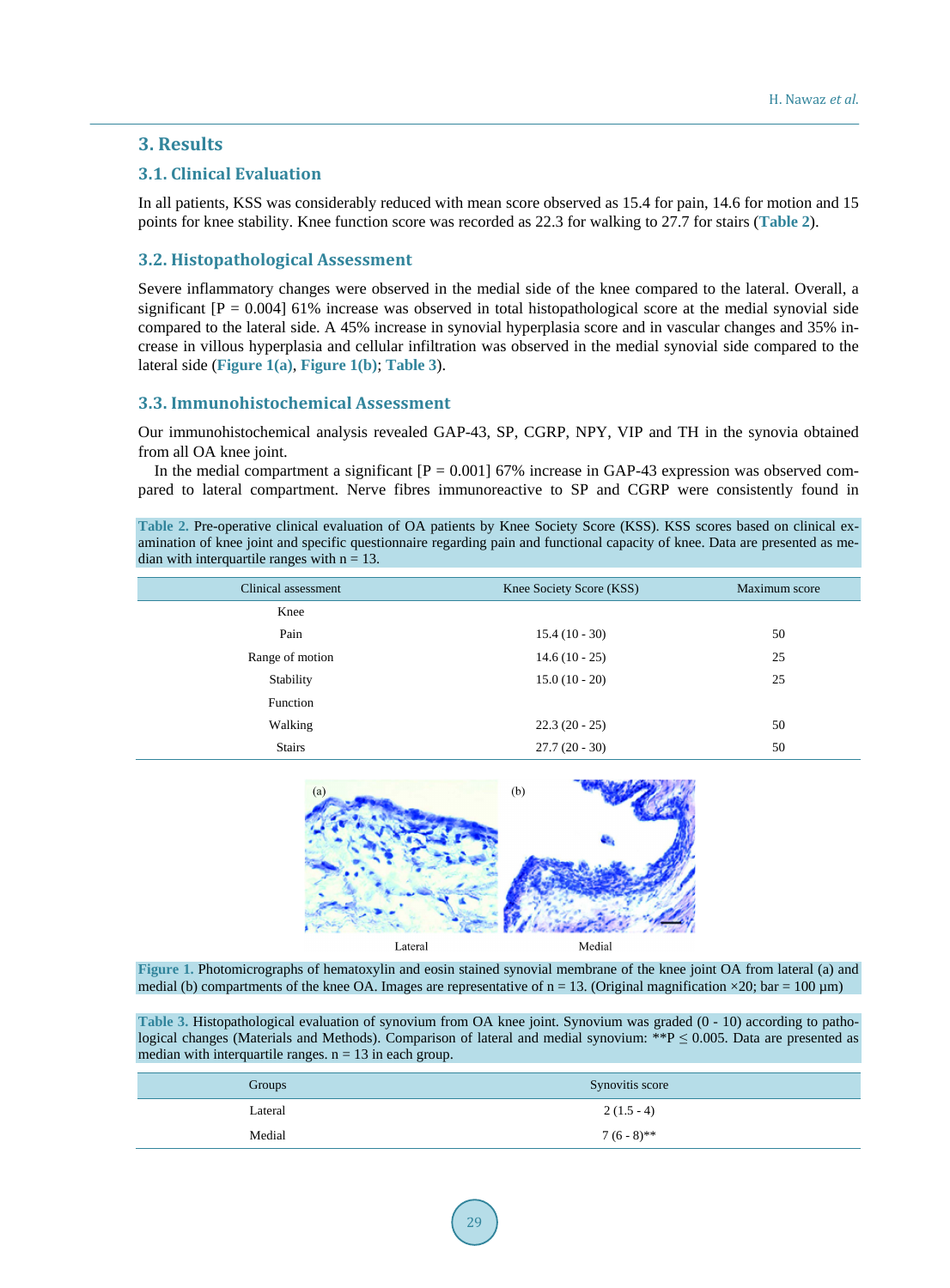synovium from medial and lateral synovial side. SP-positive nerve fibres were arranged as thin mostly nonvascular, however, few SP-positive nerve fibres with varicosal endings were also observed. Semi-quantitative analysis demonstrated a significant  $[P = 0.05]$  63% increase in SP-immunoreactivity in medial compared to lateral side of the synovium. CGRP-positive nerve fibres were arranged both in nerve bundles and as single-nerves with varicosities mainly near blood vessels. Semi-quantitative analysis revealed 76% increase  $[P = 0.05]$  in the CGRP-immunoreactivity in medial side of the synovium (**[Figure](#page-6-0) 2(a)**, **[Figure](#page-6-0) 2(b)**).

Among autonomic neuropeptides, nerve fibres immunoreactive to NPY, VIP and TH were consistently found in the synovium from both medial and lateral synovial compartments. However, semi-quantitative analysis showed a significant  $[P = 0.05]$  increase in TH-positive fibers by 51% in the medial compared to lateral synovial side (**[Figure](#page-6-0) 2(a)**, **[Figure](#page-6-0) 2(b)**). No change in the NPY or VIP-positive nerve fibres was observed in the medial side compared to the lateral side of the synovium. NPY positive nerve fibres were found as networks around blood vessels.

Double staining analysis showed co-expression of SP and CGRP with GAP-43 in regenerating nerve fibers in both compartments but predominantly in medial synovial compartment. For NPY, we observed co-expression only in the medial side of synovia (**[Figures](#page-7-0) 3(a)-(e)**). A weak co-expression was observed for VIP and TH with GAP-43 in all three compartments of synovia.

<span id="page-6-0"></span>

**Figure 2.** Immunofluorescence micrographs and semi-quantitative analysis of growth associated protein-43 (GAP-43), substance P (SP), calcitonin gene-related peptide (CGRP) and vasoactive intestinal protein (VIP) in OA knee synovia. (a) Nerve fibers positive for GAP-43, SP, CGRP and TH from the lateral and medial compartments from OA knee joint synovia (Original magnification  $\times 20$ ; bar = 100 µm; arrows represent positive staining). (b) Semi-quantitative analysis of GAP-43, SP, CGRP and TH positive nerve fibers (immunofluorescent area  $mm<sup>2</sup>$ ) in lateral and medial side from OA knee joint synovia.  ${}^*P \leq 0.05$ ;  ${}^{**}P \leq 0.005$  comparison between the lateral and medial side of synovium by un-paired student *t-test*. Results are expressed as mean  $\pm$  SEM with  $n = 13$ .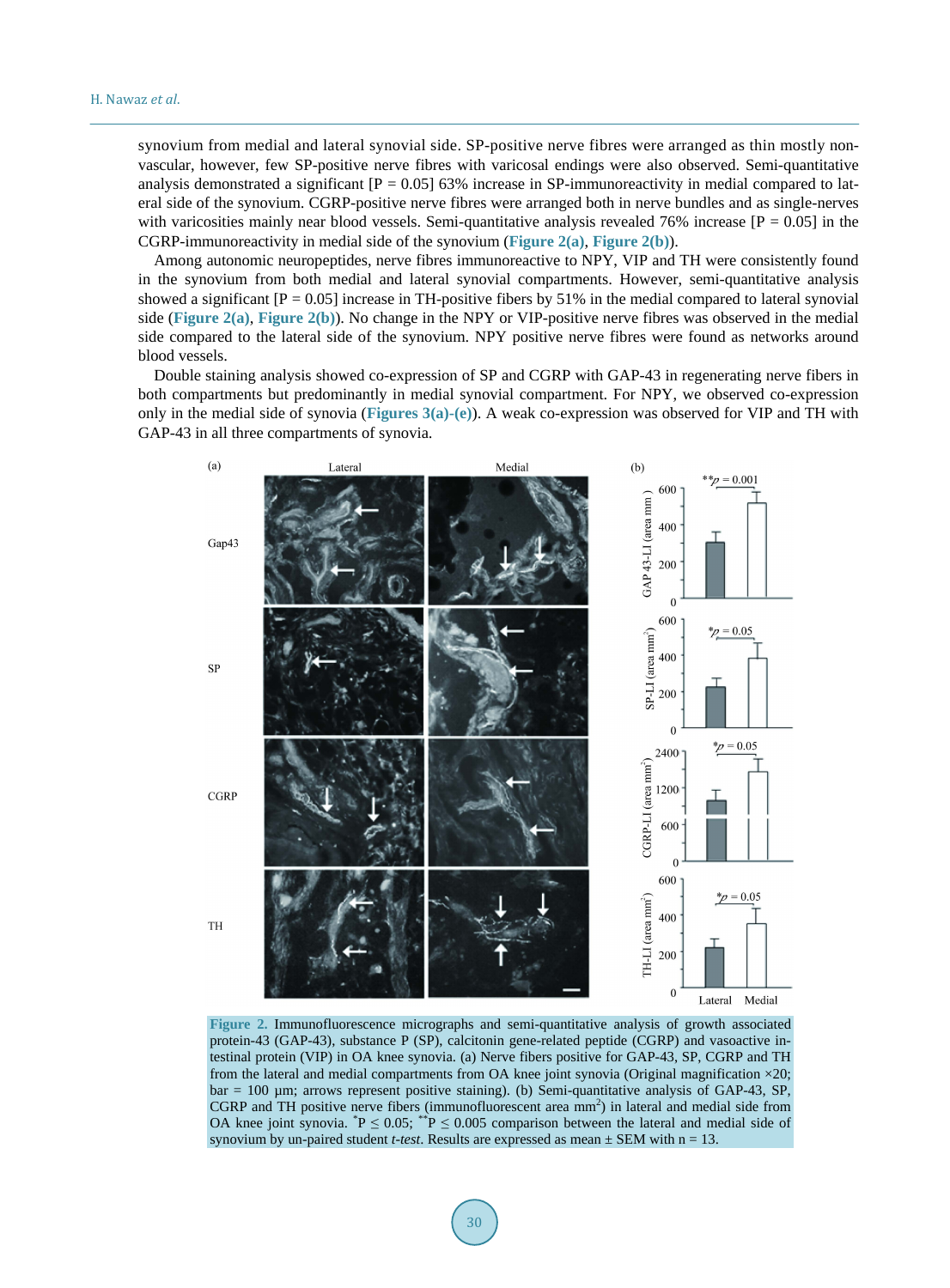#### H. Nawaz *et al*.

<span id="page-7-0"></span>

staining of GAP-43 with SP (a, b) and CGRP (c, d) and NPY (e) from the lateral (a, c) medial (b, d, e) compartments from OA knee joint. Arrows show co-localization of GAP-43 with SP, CGRP and NPY (Original magnification  $\times$ 20; bar = 100 µm).

# **4. Discussion**

Our present study indicates that pain and inflammation in patients with knee joint OA are related to neuronal changes in the synovia. Further, synovial inflammation along with sensory and autonomic nervous system exacerbates clinical symptoms in OA.

The previous concept of OA as disease explicitly of the cartilage is no longer valid as the degenerative processes involves the entire joint structure and most probably is accompanied by inflammatory signs leading to synovitis and joint pain [\[4\]](#page-8-3) [\[16\].](#page-9-5) It is likely that overexpression of pro-inflammatory mediators in OA increases activation of pathophysiological pathways that contribute to progressive cartilage degradation. Patients included in the study experienced severe pain and tenderness and had reduced knee functions and knee stability as indicated by KSS. Correspondingly, our histopathological studies indicated severe inflammatory changes at the painful medial side of the knee joint compared to the lateral. Inflammatory changes such as synovial hyperplasia, vascular changes, cellular infiltration and villous hyperplasia were observed in the painful medial synovial side of OA knee.

Presence of synovial inflammation in patients with hip joint OA has been reported earlier along with the activation of several inflammatory cytokine [\[17\].](#page-9-6) Interestingly, the activation of one important transcription factor, nuclear factor kappa-beta (NF-*κ*B) which is crucial for synthesis of inflammatory cytokines, has been observed in vascular endothelium and type A synovial lining cells of patients with RA and OA [\[18\].](#page-9-7) The pathological activation of NF-*κ*B promotes transcription of genes which encode pro-inflammatory cytokines and matrix metalloproteases which ultimately lead to cartilage erosion. Interestingly, our recent pre-clinical observations of antagonizing NF-*κ*B resulted in reversal of pain behavior and knee joint inflammation which corresponded to the down regulation in MMP-3 and SP and CGRP expression in the rat model of OA [\[19\].](#page-9-8)

In present study, we identified sensory (SP, CGRP) and autonomic (NPY, VIP, TH) nerves in synovial membrane retrieved from medial and lateral side of knee joint. We observed up-regulation of SP, CGRP and TH pos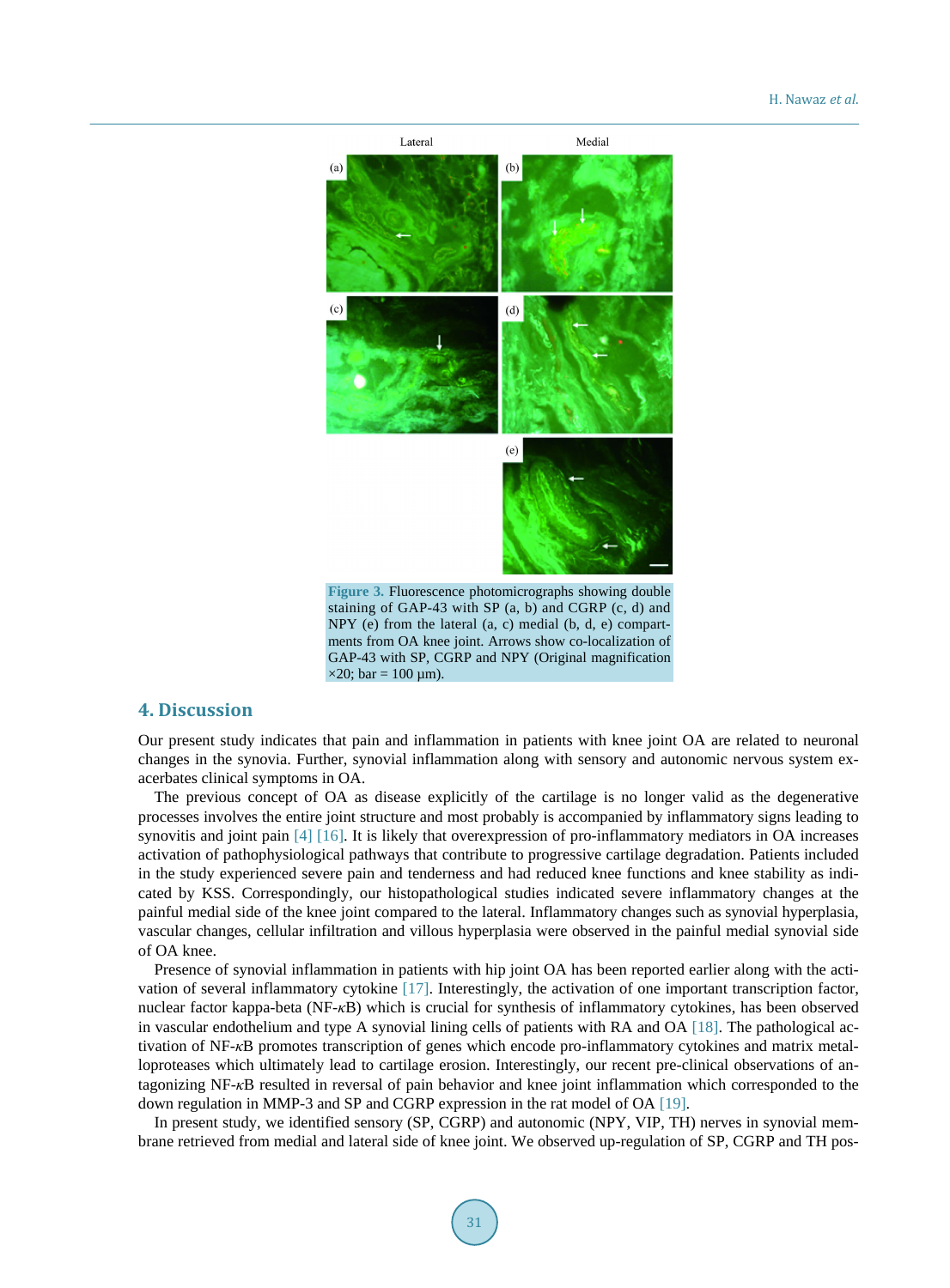itive nerve fibers in the medial painful side of knee compared to the lateral side. Similar observations are reported previously [\[6\]](#page-8-5) however, our present results strengthen previous findings with semi-quantitative measurement of nerve fibers but also highlight changes in the autonomic system and explore the phenomenon of nerve regeneration in painful OA condition.

We identified nerve fibers positive to GAP-43 indicating nerve sprouting in inflamed synovial membrane especially in the painful medial side of knee joint. Presumably, growth of new nerves in inflamed tissue provides a delivery system for neuronal pro-inflammatory and nociceptive mediators, e.g., sensory and autonomic neuropeptides. Co-existence of GAP-43 with sensory and autonomic neuropeptides SP, CGRP and NPY further strengthens this notion. Interestingly, it has been reported that sensory and autonomic nerve fibers innervating aged knee joint maintain the capacity for nerve sprouting after inflammation or injury in mouse models [\[13\]](#page-9-2) [\[20\]](#page-9-9) [\[21\].](#page-9-10) The phenomenon of pathologic nerve regeneration in the human inflamed synovium as seen in the present study probably contributes to chronic joint pain and underlying changes in OA joints and may provide pharmacological insight and targets for better controlling pain in chronic musculoskeletal disorders.

#### **5. Study Limitations**

In present study, due to ethical issues we cannot include healthy tissues for neuropeptide expression as healthy synovial membrane cannot be collected. There is need of prospective studies where level of sensory and autonomic neuropeptides can be modified by physiotherapy and correlated to patients' pain. Number of patients should be increased for future studies.

### **Acknowledgements**

Study was supported by grants from the Ulla och Gustaf af Ugglas Foundation, Sweden to ASA and grants from Aga Khan University to MA.

#### **Conflict of Interest**

Authors declare no professional or financial conflict of interest.

#### **References**

- <span id="page-8-0"></span>[1] Fernandes, J.C., Martel-Pelletier, J. and Pelletier, J.P. (2002) The Role of Cytokines in Osteoarthritis Pathophysiology. *Biorheology*, **39**, 237-246.
- <span id="page-8-1"></span>[2] (2000) Recommendations for the Medical Management of Osteoarthritis of the Hip and Knee: 2000 Update. American College of Rheumatology Subcommittee on Osteoarthritis Guidelines. *Arthritis & Rheumatology*, **43**, 1905-1915.
- <span id="page-8-2"></span>[3] Smith, M.D., Triantafillou, S., Parker, A., Youssef, P.P. and Coleman, M. (1994) Synovial Membrane Inflammation and Cytokine Production in Patients with Early Osteoarthritis. *The Journal of Rheumatology*, **24**, 365-371.
- <span id="page-8-3"></span>[4] Myers, S.L., Brandt, K.D., Ehlich, J.W., Braunstein, E.M., Shelbourne, K.D., Heck, D.A., *et al.* (1990) Synovial Inflammation in Patients with Early Osteoarthritis of the Knee. *The Journal of Rheumatology*, **17**, 1662-1669.
- <span id="page-8-4"></span>[5] Buma, P., Elmans, L., Van Den Berg, W.B. and Schrama, L.H. (2000) Neurovascular Plasticity in the Knee Joint of An arthritic Mouse Model. *The Anatomical Record*, **260**, 51-61. [http://dx.doi.org/10.1002/1097-0185\(20000901\)260:1<51::AID-AR60>3.0.CO;2-9](http://dx.doi.org/10.1002/1097-0185(20000901)260:1%3C51::AID-AR60%3E3.0.CO;2-9)
- <span id="page-8-5"></span>[6] Saito, T. and Koshino, T. (2000) Distribution of Neuropeptides in Synovium of the Knee with Osteoarthritis. *Clinical Orthopaedics and Related Research*, **376**, 172-182.<http://dx.doi.org/10.1097/00003086-200007000-00024>
- <span id="page-8-6"></span>[7] Mach, D.B., Rogers, S.D., Sabino, M.C., Luger, N.M., Schwei, M.J., Pomonis, J.D., *et al.* (2002) Origins of Skeletal Pain: Sensory and Sympathetic Innervation of the Mouse Femur. *Neuroscience*, **113**, 155-166. [http://dx.doi.org/10.1016/S0306-4522\(02\)00165-3](http://dx.doi.org/10.1016/S0306-4522(02)00165-3)
- <span id="page-8-7"></span>[8] Ogino, S., Sasho, T., Nakagawa, K., Suzuki, M., Yamaguchi, S., Higashi, M., *et al.* (2009) Detection of Pain-Related Molecules in the Subchondral Bone of Osteoarthritic Knees. *Clinical Rheumatology*, **28**, 1395-402. <http://dx.doi.org/10.1007/s10067-009-1258-0>
- <span id="page-8-8"></span>[9] Saxler, G., Loer, F., Skumavc, M., Pfortner, J. and Hanesch, U. (2007) Localization of SP- and CGRP-Immunopositive Nerve Fibers in the Hip Joint of Patients with Painful Osteoarthritis and of Patients with Painless Failed Total Hip Arthroplasties. *European Journal of Pain*, **11**, 67-74.<http://dx.doi.org/10.1016/j.ejpain.2005.12.011>
- <span id="page-8-9"></span>[10] Martin, F.C., Charles, A.C., Sanderson, M.J. and Merrill, J.E. (2009) Substance P Stimulates IL-1 Production by As-